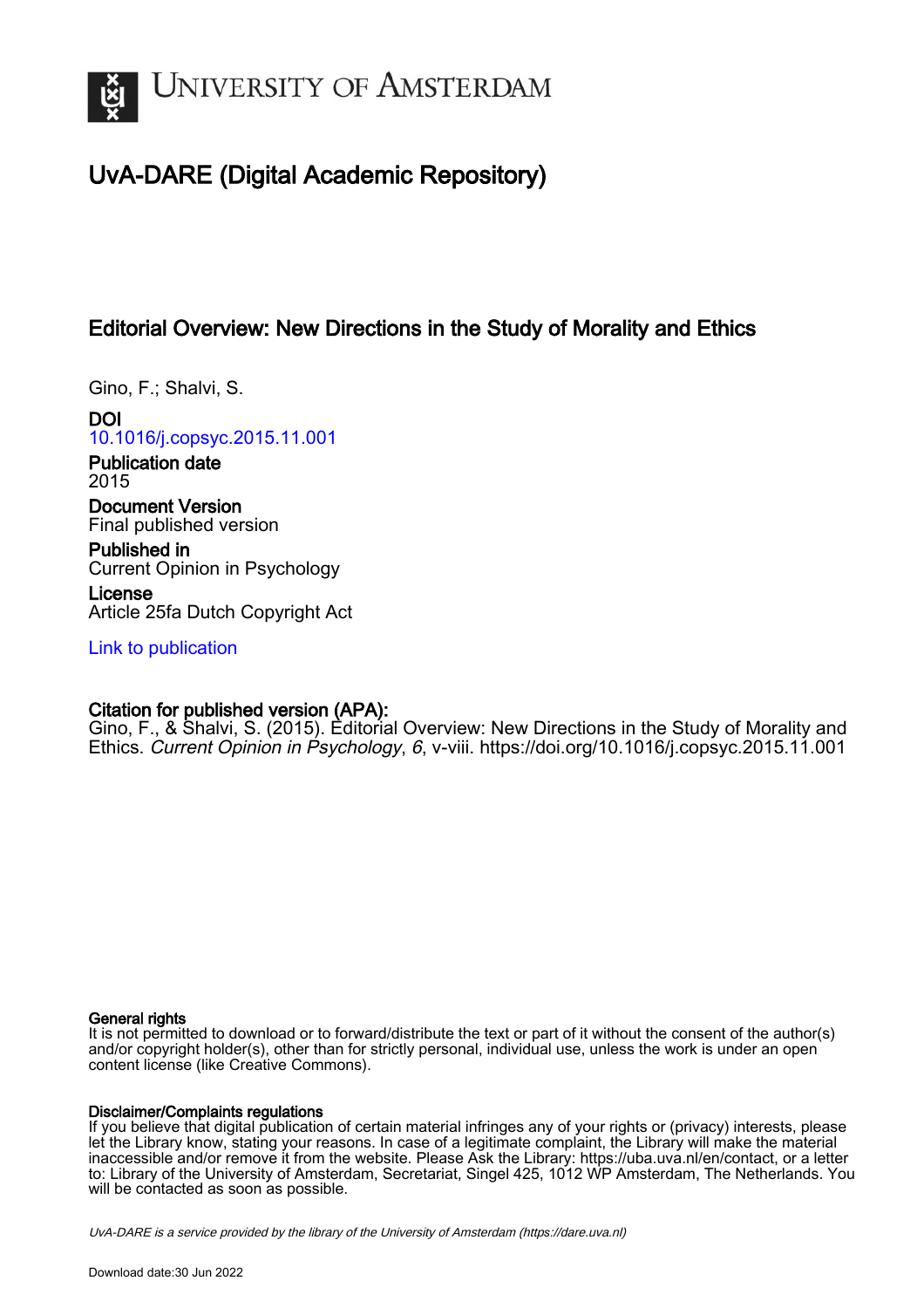

**ScienceDirect** 



# Editorial overview: Morality and ethics: New directions in the study of morality and ethics

Francesca Gino and Shaul Shalvi

Current Opinion in Psychology 2015, 6:v–viii For a complete overview see the [Issue](http://www.sciencedirect.com/science/journal/2352250X/6) Available online 10th November 2015 <http://dx.doi.org/10.1016/j.copsyc.2015.11.001>

2352-250X/ @ 2015 Elsevier Ltd. All rights reserved.

### Francesca Gino



Harvard Business School, Soldiers Field Road, Boston, MA 02163, USA e-mail: [fgino@hbs.edu](mailto:fgino@hbs.edu)

Francesca Gino, PhD, is the Tandon Family Professor of Business Administration at Harvard Business School. She is also formally affiliated with the Program on Negotiation at Harvard Law School, with the Mind, Brain, Behavior Initiative at Harvard, and with the Behavioral Insight Group at Harvard Kennedy School. Her research focuses on individual decision making, negotiation, and ethics. Her work has been published in top academic journals in both psychology and management, as well as in numerous book chapters and practitioner outlets.

#### Shaul Shalvi<sup>1,2</sup>



<sup>1</sup> CREED and Psychology Department, University of Amsterdam, Roetersstraat 11, 1018WB Amsterdam, The Netherlands<sup>2</sup> Department of Psychology, Ben-Gurion University of the Negev, POB 653, Beer Sheva 84105, Israel

#### Introduction

What leads people to sometimes break rules and sometimes follow them? Do some environments encourage people to be honest and others tempt them to cheat? Alternatively, are some people simply born honest? Can sanctioning systems enforce moral norms? Which institutions would best uphold norms that foster ethical behavior? These questions about moral and ethical behavior have occupied thinkers, both within and outside academia, for centuries. In recent years, we have witnessed many theoretical and methodological developments in moral psychology and behavioral ethics [\[1](#page-4-0)– [3\]](#page-4-0). Contributions to these fields come from a wide range of disciplines. To name just a few, neuroscientists, biologists, and cognitive psychologists have generated insights about the genetic and physiological aspects underlying moral behavior; social and developmental psychologists have identified situational and personality factors; management and business scholars have examined the business settings in which unethical behavior may emerge; economists have studied the organizational incentives to behave morally; and communication scholars have explored interpersonal communication processes.

This issue of *Current Opinion in Psychology* represents what some of the main contributors to these fields consider to be the state of the art and highlights directions for future research across various domains in the study of morality. Each article surveys the current state of affairs on a specific topic in one of six main themes:

- (1) Behavioral ethics: from theory building to policy informing?
- (2) Cognitive aspects: do people intend to be unethical?
- (3) Moral self-regulation: can self-control shape ethical behavior?
- (4) Individual differences: born (un)ethical?
- (5) Social and cultural norms: is morality parochial or universal? and
- (6) Situational factors: what are the antecedents and consequences of unethical behavior?

Here, we provide an overview of these contributions and suggest that the richness of insights in each of these themes contributes to the field's ability to build theory, robustly test it, and provide valuable recommendations to policymakers.

We note that throughout the issue, as in much of the literature on moral psychology and behavioral ethics, the terms 'ethics' and 'morality' are used interchangeably. To be precise, the words have different derivations. Ethics derive from Greek (ethos, ethikos) and morality from Latin (mores, moralis);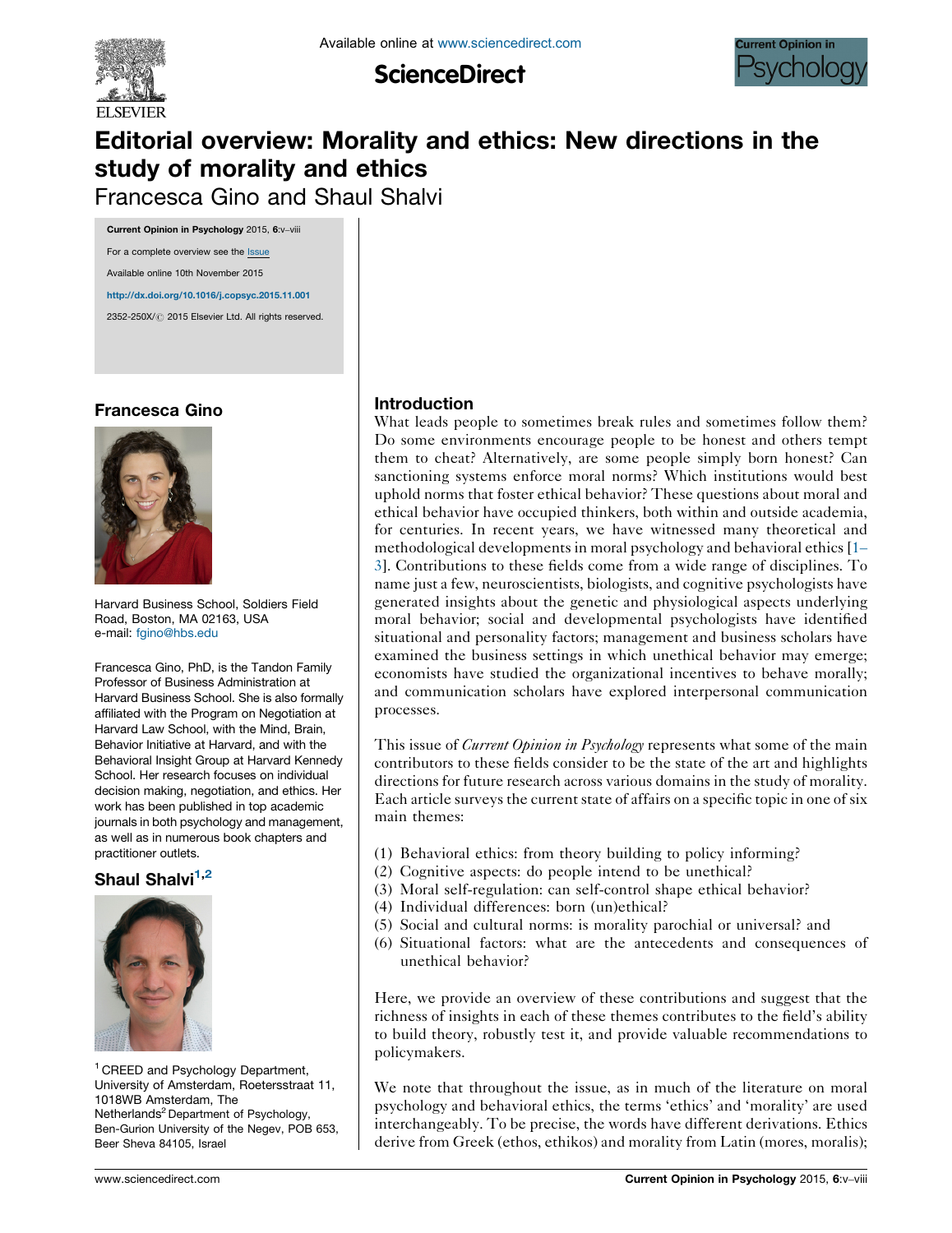Shaul Shalvi, PhD, is an Associate Professor of Economics and Psychology at the University of Amsterdam. He is a member of the Center for Research in Experimental Economics and political Decision Making (CREED) at the University of Amsterdam. His research focuses on behavioral ethics, individual decision making, and cooperation. His work has been published in top academic journals in psychology, economics, and management.

the two can be differentiated in a way that may be theoretically or practically helpful. According to their different roots, 'ethics' leans toward decisions based on individual character and on individuals' more subjective understanding of right and wrong, whereas 'morals' focuses more on widely shared communal or societal norms about right and wrong. Put another way, ethics is a more individual assessment of values as relatively good or bad, while morality is a community assessment of what is good, right, or just for all. Such distinction may be helpful to future theorizing.

#### Behavioral ethics: from theory building to policy informing

In the first section of this issue, [Tenbrunsel](http://dx.doi.org/10.1016/j.copsyc.2015.08.022) and Chugh provide an overview of the behavioral ethics field, assessing its breadth and depth. They highlight the field's current focus on two themes: Firstly, the extent to which people act intentionally versus unintentionally in unethical ways and second, the role of the self in shaping ethical behavior. The second and third sections of this issue delve into these two lines of work by providing inquiries based on current opinion to questions such as: Do people notice when they behave unethically? If so, do they care? The answers are far from trivial. As [Irlenbusch](http://dx.doi.org/10.1016/j.copsyc.2015.04.004) and Villeval emphasize, whereas the long-held benchmark for understanding moral behavior in economics focuses on the costs and benefits associated with (un)ethical behavior [[6\]](#page-4-0), accumulating evidence suggests that there is more to morality than incentives.

Reviewing field research in their article, Pierce and [Balasubramanian](http://dx.doi.org/10.1016/j.copsyc.2015.04.002) show just how diverse the real-life settings are in which moral and ethical considerations shape people's behavior. Their review also highlights the importance of triangulating and considering multiple research methods and settings to study phenomena that are of theoretical both practical value. Take, for example, the important and rather paradoxical real-life problem [Dana](http://dx.doi.org/10.1016/j.copsyc.2015.08.019) and Cain raise in this issue: the fact that advisors tend to give more conservative advice to others than they themselves follow. Since advice giving and receiving isfundamental to human interactions, this gap is worthy of attention. Dana and Cain discuss several possibilities in an attempt to explain why advisers take greater (ethical) risks themselves than they advise others to take. For example, Dana and Cain suggest that 'advisers feel your pain, but not your gain'; that is, the desire to avoid harming others may drive the paradoxical effect of advising versus choosing.

#### Cognitive aspects: do people intend to be unethical?

A prerequisite to providing advice on an ethical issue or acting upon it is the realization that the issue at hand is of ethical nature. The second section in the current issue showcases contributions suggesting such recognition is far from trivial.

When we punish those who did wrong, whether in court or at home with our kids, a key assumption is that the 'offender' can tell right from wrong. A line of recent work challenges the extent to which people intend to act unethically and identifies ways to make people more aware of how they are behaving. In the second section of this issue, [Banaji](http://dx.doi.org/10.1016/j.copsyc.2015.08.017) et al. suggest that multiple biases, such as workplace discrimination, can be attributed to people's failure to notice they are treating people with similar abilities differently. Indeed, as proposed in this issue by [Cushman](http://dx.doi.org/10.1016/j.copsyc.2015.06.003), intent plays a key role in constructing what people consider to be (im)moral. Developing this idea further, [Sezer](http://dx.doi.org/10.1016/j.copsyc.2015.03.030) et al. describe how the selective attention people pay to their surroundings creates ethical blind spots that prevent them from noticing ethical misconducts they may commit, an idea that fits squarely with the work surveyed by [Reynolds](http://dx.doi.org/10.1016/j.copsyc.2015.07.007) and Miller. Fiedler and Glöckner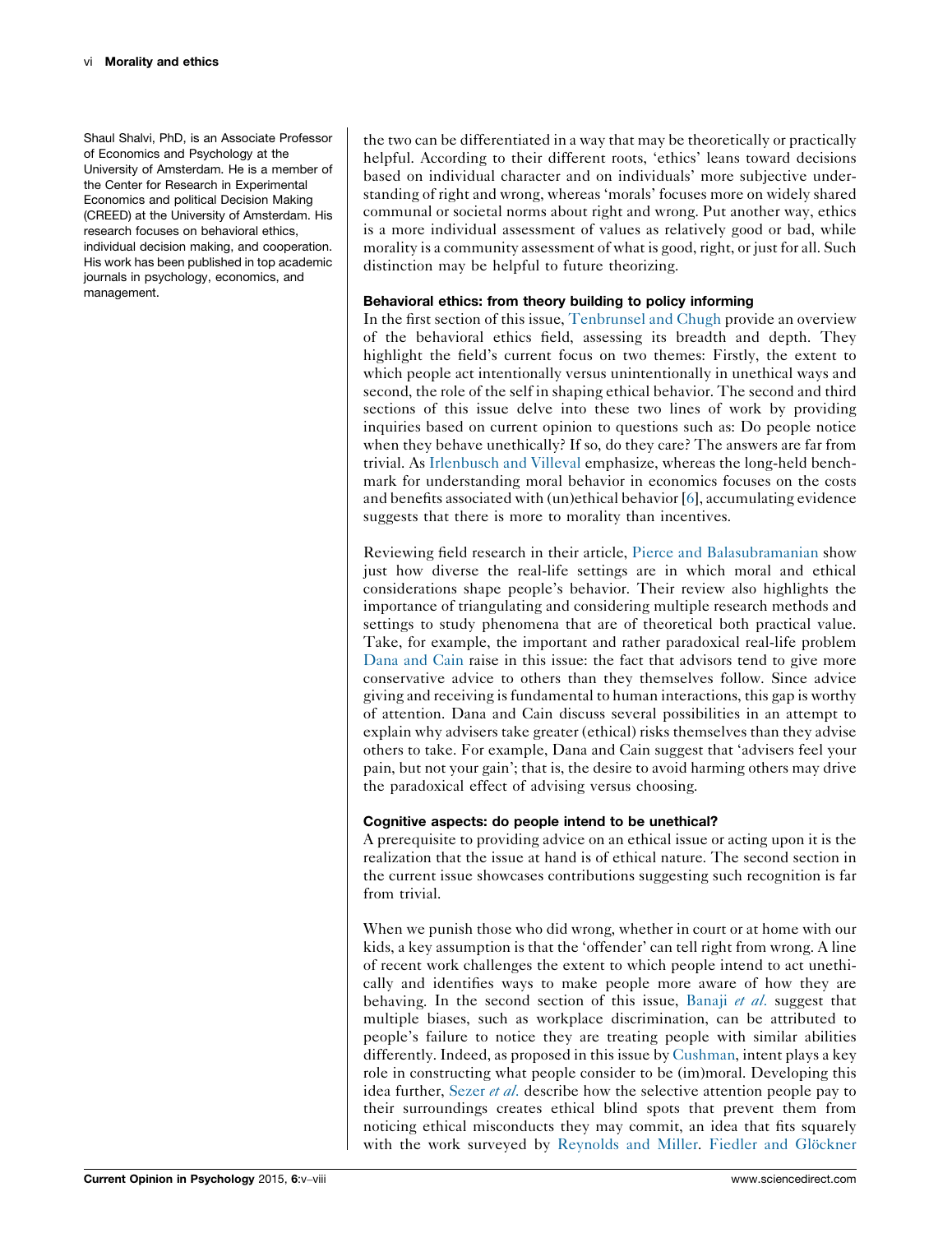review the cognitive literature underlying the work mentioned above and focus on eye-tracking technology to provide critical insight into the extent to which people intend (versus not) to do wrong. [Kouchaki](http://dx.doi.org/10.1016/j.copsyc.2015.04.003) and Gino show that it is not only the lack of attention or awareness that may cause people to cross ethical boundaries but also motivated memory processes that allow them to continue feeling good about themselves after engaging in unethical behaviors. [Chance](http://dx.doi.org/10.1016/j.copsyc.2015.07.008) and Norton take the approach that unethical behavior fits into a model of self-deception: People see what they want to see, interpret their actions in a way that makes them both look good to others and feel good, and remember what they want to remember.

The remaining papers in the second section highlight the value of deliberation as a remedy to people's unintentional lies as highlighted by [Bereby-Meyer](http://dx.doi.org/10.1016/j.copsyc.2015.09.004) and Shalvi, Van [Bavel](http://dx.doi.org/10.1016/j.copsyc.2015.08.009) et al., and [Barkan](http://dx.doi.org/10.1016/j.copsyc.2015.08.001) et al. [Wojciszke](http://dx.doi.org/10.1016/j.copsyc.2015.03.028) et al. discuss different conditions under which people may lie, as highlighted by [Levine](http://dx.doi.org/10.1016/j.copsyc.2015.03.003). According to these reviews, when people act based on their intuition (system 1 thinking) they are more likely to serve their self-interest; only through deliberation (system 2 thinking) are they able to resist temptation and act ethically. This line of work notwithstanding, deliberation does not assure that people will behave ethically.

#### Moral self-regulation: can self-control shape ethical behavior?

Section Three of this issue reviews the self-regulatory processes related to people's ability to resist the ethical temptations they often face. [Baumeister](http://dx.doi.org/10.1016/j.copsyc.2015.04.001) and Alghamdi provide the initial overview of the role self-control plays in shaping people's ethical conduct. [Fishbach](http://dx.doi.org/10.1016/j.copsyc.2015.03.019) and [Woolley](http://dx.doi.org/10.1016/j.copsyc.2015.03.019) further suggest that if, and only if, people realize they are facing a tempting situation and exercise selfcontrol are they able to resist temptation; they also highlight when such conditions are likely to emerge. Effron and [Conway](http://dx.doi.org/10.1016/j.copsyc.2015.03.017) develop this line of work further, suggesting that after people resist a tempting situation and act morally, they feel they have gained some moral credentials, which they may later spend by behaving unethically, a phenomenon called moral self-licensing. West and [Zhong](http://dx.doi.org/10.1016/j.copsyc.2015.09.022) complete the self-regulatory circle by revealing literature suggesting that once an immoral act is committed, people have the need to cleanse themselves, which in turn makes them more likely to re-engage in unethical behavior. An issue further discussed by [Wiltermuth](http://dx.doi.org/10.1016/j.copsyc.2015.03.016) *et al.* regards the consequences of dishonesty, which Ten [Brinke](http://dx.doi.org/10.1016/j.copsyc.2015.08.004) et al. suggest may include health problems. Ordóñez and Welsh further highlight that people may be motivated to engage in unethical behavior merely to achieve their goals. This literature fits nicely into the work reviewed by [Clark](http://dx.doi.org/10.1016/j.copsyc.2015.07.016) et al., which supports the idea that people seek to maintain moral coherency in their lives and will modify existing beliefs and view of various policies to achieve such coherency.

Beyond attention, awareness, and self-regulation, a key questions facing psychologists and management scholars alike is the extent to which behavior is driven by nature versus nurture. The three closing sections of this issue tap into this very distinction.

#### Individual differences: born (un)ethical?

Several contributions to this issue emphasize the stable personality traits most likely to be associated with im-moral behavior. [Skitka](http://dx.doi.org/10.1016/j.copsyc.2015.03.025) et al. provide an overview of how moral conviction — the meta-cognitive belief that a given position is based on one's core moral beliefs and convictions — shapes people's behavior, from their views of others to their likelihood to vote in elections. [Baron](http://dx.doi.org/10.1016/j.copsyc.2015.03.010) suggests that it is actively open-minded individuals who display the necessary citizenship required for democracy to prosper. Providing important insights into the correlates of individual differences and both moral and prosocial behavior, [Israel](http://dx.doi.org/10.1016/j.copsyc.2015.03.027) et al. survey the genetics of morality. Next, [Boegershausen](http://dx.doi.org/10.1016/j.copsyc.2015.07.017) et al. focus on people's moral identity, and [Moore](http://dx.doi.org/10.1016/j.copsyc.2015.07.018) demonstrates how people's tendency to morally disengage makes it easier for them to behave immorally. [Steinel](http://dx.doi.org/10.1016/j.copsyc.2015.09.016) presents an overview of how social value orientation relates to (dis)honest behavior. Taking us into the workplace, Kim and [Cohen](http://dx.doi.org/10.1016/j.copsyc.2015.08.002) then discuss the role of moral character in assuaging deviant behavior.

#### Social and cultural norms: is morality parochial or universal?

Beyond individual differences, social and cultural norms play a key role in shaping moral behavior. Discussing the social dynamics of breaking rules, Van [Kleef](http://dx.doi.org/10.1016/j.copsyc.2015.03.013) et al. provide a novel framework for both the antecedents and consequences of norm-violating behavior. [Ellemers](http://dx.doi.org/10.1016/j.copsyc.2015.08.018) and Van der [Toorn](http://dx.doi.org/10.1016/j.copsyc.2015.08.018) offer an overview of the key role that groups play in shaping individuals' moral conduct. [Halevy](http://dx.doi.org/10.1016/j.copsyc.2015.03.006) et [al](http://dx.doi.org/10.1016/j.copsyc.2015.03.006). develop this topic further by discussing how intergroup conflict may amplify moral tensions. [Cramwinckel](http://dx.doi.org/10.1016/j.copsyc.2015.08.007) et [al](http://dx.doi.org/10.1016/j.copsyc.2015.08.007). assess how people react to others' deviant behaviors, potentially nudging them toward a more moral course of action. [Kogut](http://dx.doi.org/10.1016/j.copsyc.2015.08.005) and Ritov clarify that not all 'others' are treated equally: we are more helpful and generous toward those we can identify, and whose groups we can identify, than toward those who are unidentified. Turning to how societal norms impact a wide range of behaviors, [Sachdeva](http://dx.doi.org/10.1016/j.copsyc.2015.03.029) et al. demonstrate how moral motives underlie people's green consumerism, and [Shariff](http://dx.doi.org/10.1016/j.copsyc.2015.07.009) reviews recent work tackling a provocative question: Does religion increase moral behavior?

#### Situational factors: what are the antecedents and consequences of unethical behavior?

The concluding section in this issue focuses on situational factors promoting unethical behavior and the mechanisms underlying their influence. Yip and [Schweitzer](http://dx.doi.org/10.1016/j.copsyc.2015.09.017) provide an overview of settings that promote trust among people that